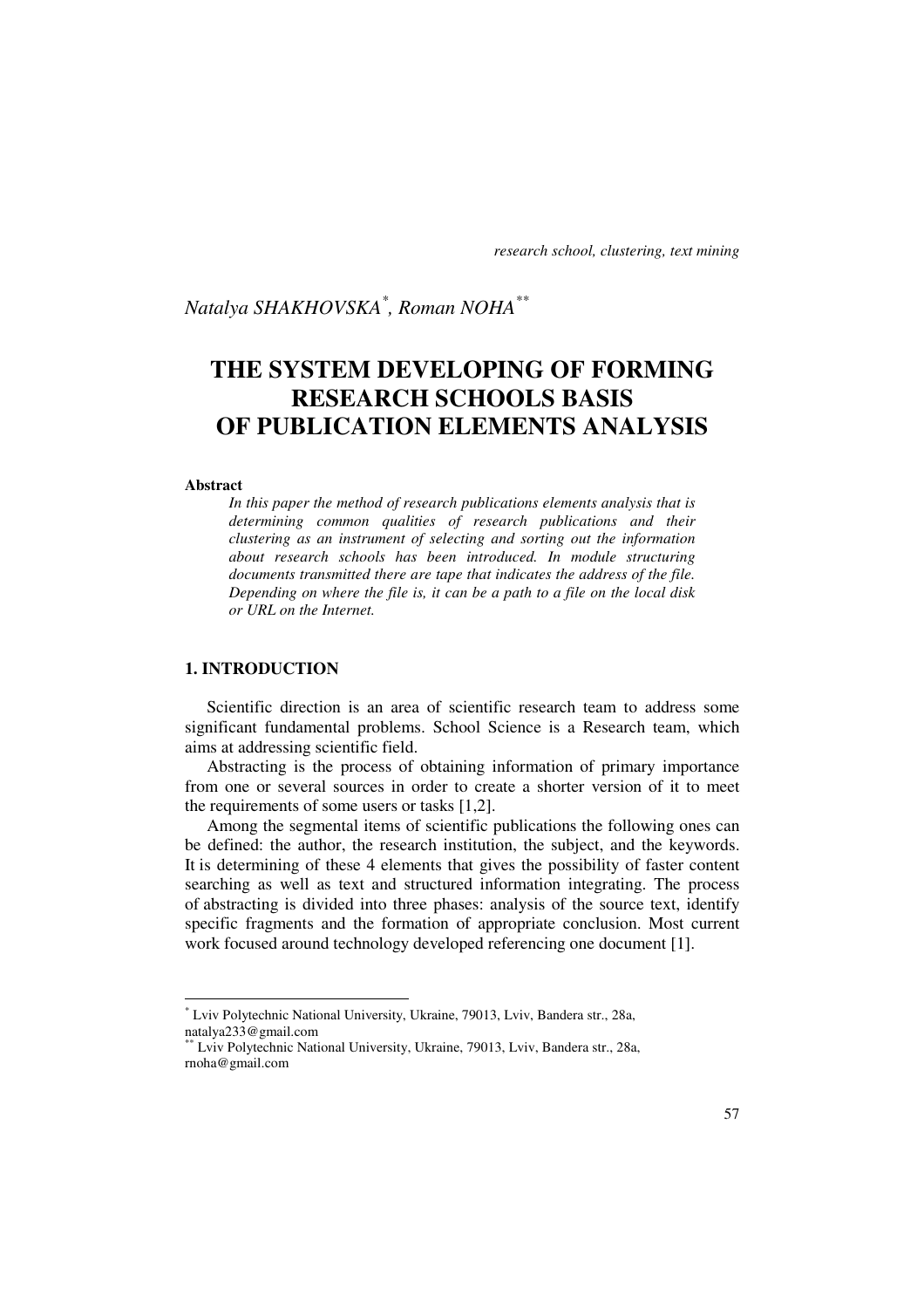The method involves compiling quotes emphasis on the selection of characteristic fragments (usually sentences). This method of mapping phrase patterns allocated blocks biggest lexical and statistical relevance. Creating a final document in this case is merging aggregation of selected fragments.

Most methods used linear model weights. The basis of the analytical phase of this model is the procedure for appointing weights for each block of text according to characteristics such as the location of the block in the original frequency of appearance in the text, the frequency of use of key sentences, as well as indicators of statistical significance. The sum of individual weights are usually determined after further modifications according to specific configuration parameters associated with each weight, gives the total weight of the entire block of text [2,5,6].

## **2. THE PROBLEM FORMULATION**

Among the available methods for the analysis of scientific publications is to develop ontologies. The important role in the analysis of the set of text documents and Internet there is playing World Wide Web. The ontologies usage for searching allows the user to formulate a query at a higher level of abstraction than is possible when searching for keywords.

Let us consider the examples of systems using ontologies for the Internet [4]. Observer (http://siul02.si.ehu.es/~jirgbdat/OBSERVER). This system provides an approach using the many existing ontologies to access heterogeneous, distributed and independently of developed repositories of data. The implement-tation of this approach is the ideology broker ontology domains. It is assumed that there is a lot of pre-existing ontologies domains; user optionally can build new terms for a specific ontology. User formulates a query certain language in terms of one or more ontologies and broker "seeking" relevant information resources, performing broadcast request in appropriate ontologies and, if necessary, and a combination of multiple ontologies for a precise answer to the request [7,9].

OntoSeek is designed to retrieve information from the context of online "yellow pages" directories and products. The system can handle both homo-geneous and heterogeneous catalogs of products. For exact fixing of context this system can be applied to interactive approach where user progressively refines the meaning of key words with linguistic database.OntoSeek a centralized server that hosts the database of lexical conceptual graphs known system resources, but create the graphs client.

The approach used in OntoSeek is different from the approach used in the model W3C Resource Description Framework (W3C RDF, Netlogon! Unacceptable Object hyperlinks. In the RDF description of the data structure (ie, schema data as <subject, predicate, object>) object is added in HTML/XML document and it is not stored separately. There are no additional conditions on the semantic consistency RDF requires.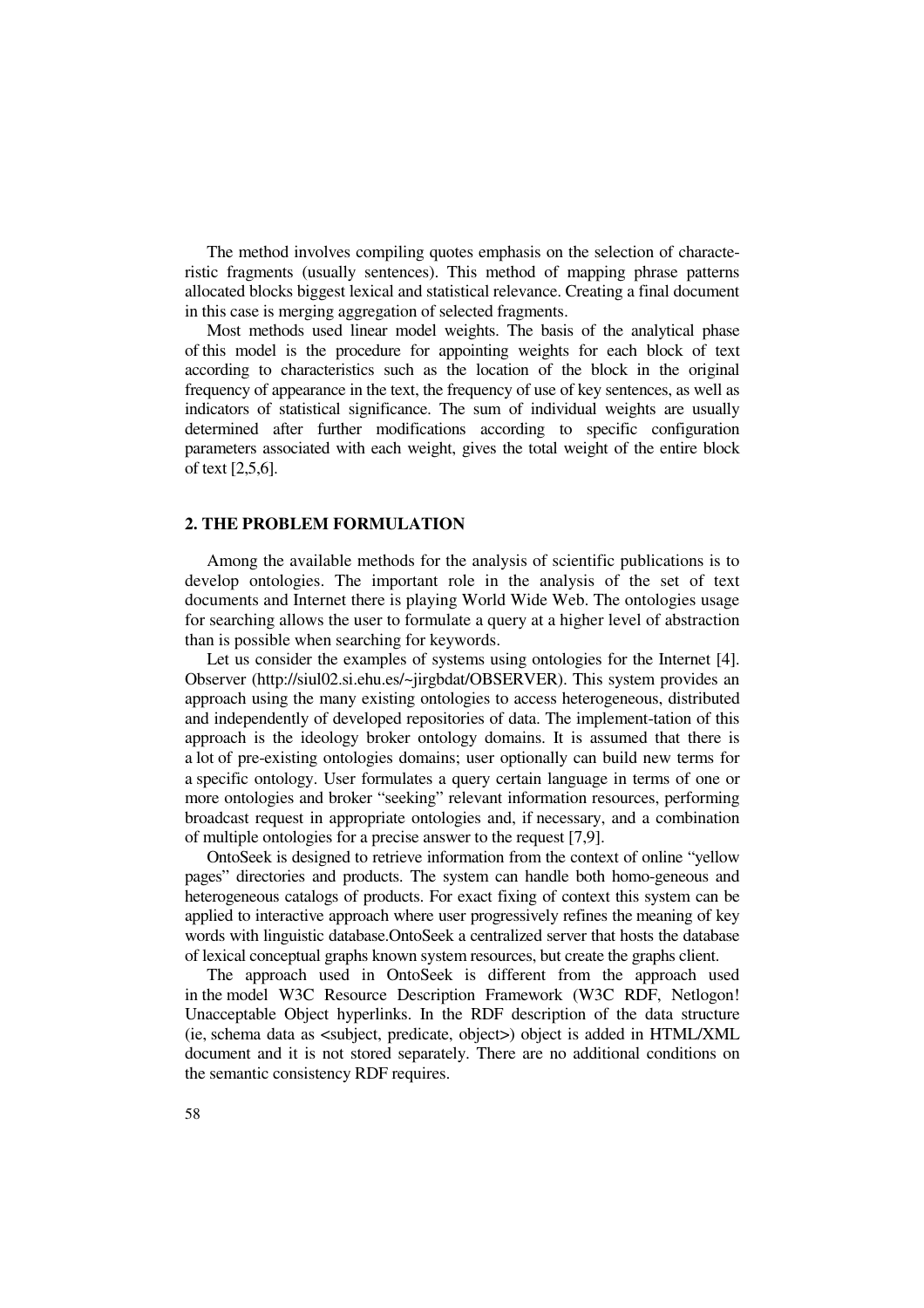WordNet is a linguistic database consisting of sensitive groups of words equivalent in meaning. WordNet is both lexical dictionary (created for several European languages), and ontology that reflects relationships between words in the dictionary. Description resource is implemented as a lexical conceptual graph, where peaks correspond to words, and referred to the arc present the semantic relations between words (eg, relations of "part" or "subclass", etc.). Names of vertices and arcs are also taken from WordNet when you create a conceptual graph of a particular resource. Finding resources is relevant to a user query. This process based on a comparison of ontologies (lexical conceptual graphs) of these resources. For resources selection that relevant to a user query WordNet performs comparison of conceptual graph queries from existing resources conceptual graphs or parts of graphs.

Ontological approach is famous to search for papers specific scientific school. However there is small number of Ukrainian language ontologies. Therefore, we can use the ontological search on the next stages constructing a system analysis of the scientific schools.

As you can see, nearly all of these areas there are scientific investigations. But these non-integrated work, do not provide a single processing and rigidly attached to the data model that is completely unacceptable in the context of data space. Therefore, the problem of formalization of data space is important.

## **3. MAIN PART**

#### **3.1. The method of research school clustering**

Uploading the data, analysis and selection of the publications elements are the necessary steps to acquire information needed from the content for its further processing. Suppose there is a certain publication *P*.

We will analyse the document, which consists of name *Т*, keywords *К*, author *А*, main part *М*, literature *L* [3]:

$$
D = \{T, K, A, M, L\} \tag{1}
$$

Defining elements of the document is based on the allocation of such features text: location in the document; location of a paragraph (left, right, centered); type of writing (bold, italic, underline, normal); character recognition.

For the task of bringing to the final ranking factor "information novelty" use the following method: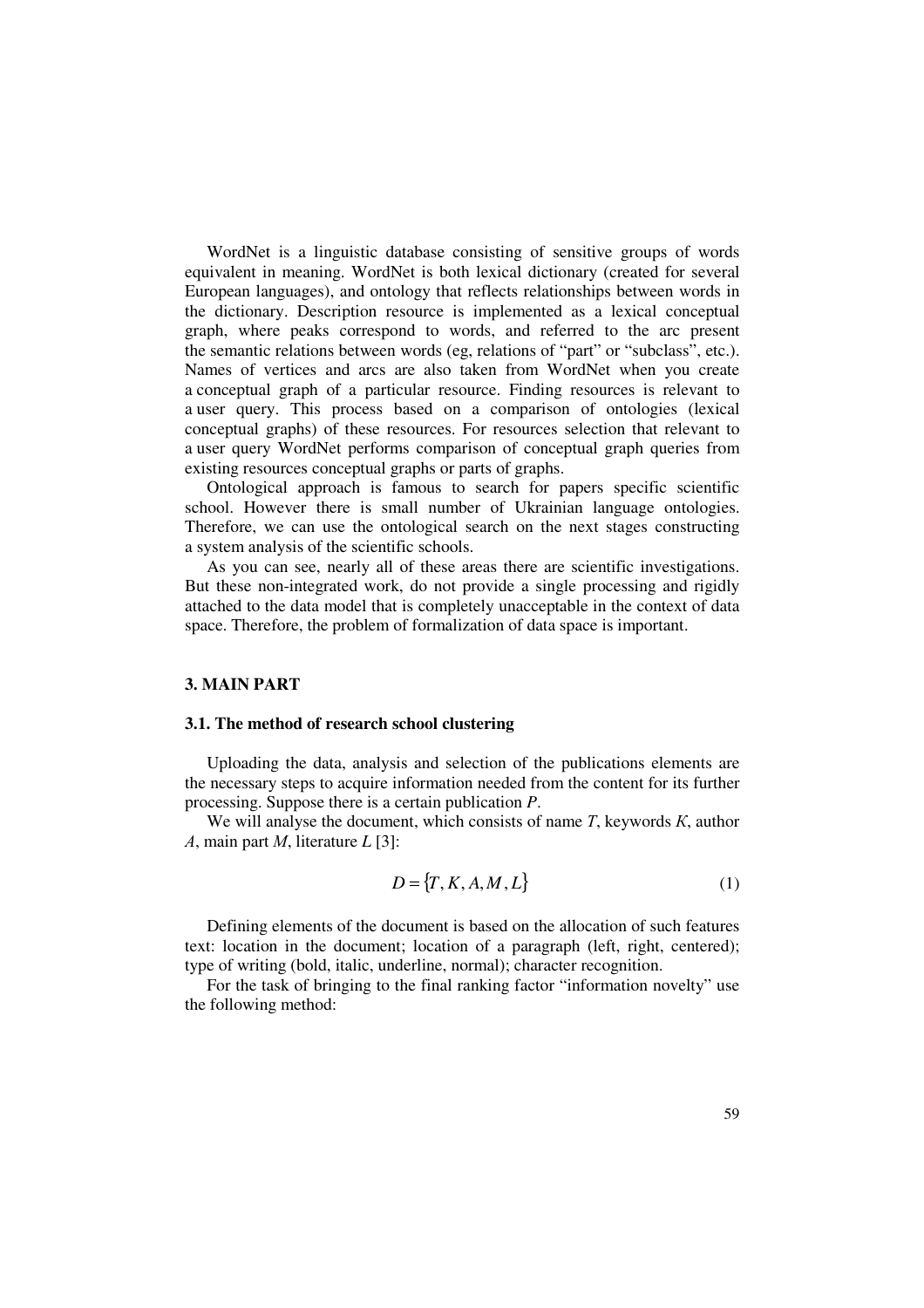- 1. Let we have two sets of sentences  $B = \emptyset$  and  $A = \{A_i | i = 1, 2, ..., N\}$ , *N* is count of sentences in text. For every sentence  $A_i$  the usefulness  $P(i)$ <sub>i</sub> set  $q_i$ :  $P(i)_i = q_i$ ,  $i = 1, 2, ..., N$ .
- 2. The sentences from set *A* sort Descending  $P(i)$ .
- 3. If  $A_i$  has the biggest  $P(i)$ , we take it in *B*. The usefulness for sentences in *A* set s  $P(i) = P(i) / kq_i$ , where  $k > 0$  is a factor clipping similar sentences.
- 4. Is *A* empty? If NOT, go to 1.

After publication abstracting the expected material's "characteristics" have been obtained. After the data have been analyzed and the necessary information has been received the research publication clustering can operate. Clustering is the automatic partition of the elements of a certain set into groups. It can be achieved by using the k-nearest neighbor algorithm. The k-nearest neighbor algorithm consists of several steps.

1. Setting up the number of neighbors  $-k$  [7,8,10,11].

Since the features of clustering (author, research institution, subject, keywords) have not been arranged properly the d-isolated points matrix is to be applied:

$$
l(X.x, Y.x) = \begin{cases} 1, X.x = Y.x \\ 0, X.x = Y.x \end{cases}
$$
 (2)

$$
d(X, X_i) = \sum_{i}^{p} l(X.A_i, Y.A_i) + \sum_{j}^{r} l(X.D_j, Y.D_j) \sum_{i}^{w} l(X.B_i, Y.B_i) + l(X.C, Y.C)
$$
 (3)

where:  $p$  – number of authors of both of the publications,

 $r$  – total number of keywords, *w* is a total number of scientific institutions,

*X*  $A_i$  – the author with number *i* for scientific publication *X* etc.

2. Determining the  $k$  – nearest neighbors for every object. Object  $X_i$  is considered to be the nearest neighbor for *X* if  $d(X_i, X) = \max_i d(X_i, X)$ ,

 $i = \overline{1, N}$ , where *N* is the number of publications.

3. Object *X* is defined to be of the same type as most of his nearest k neighbors. If the object is not registered in any of the clusters loose bounds between the object and the clusters are being searched for.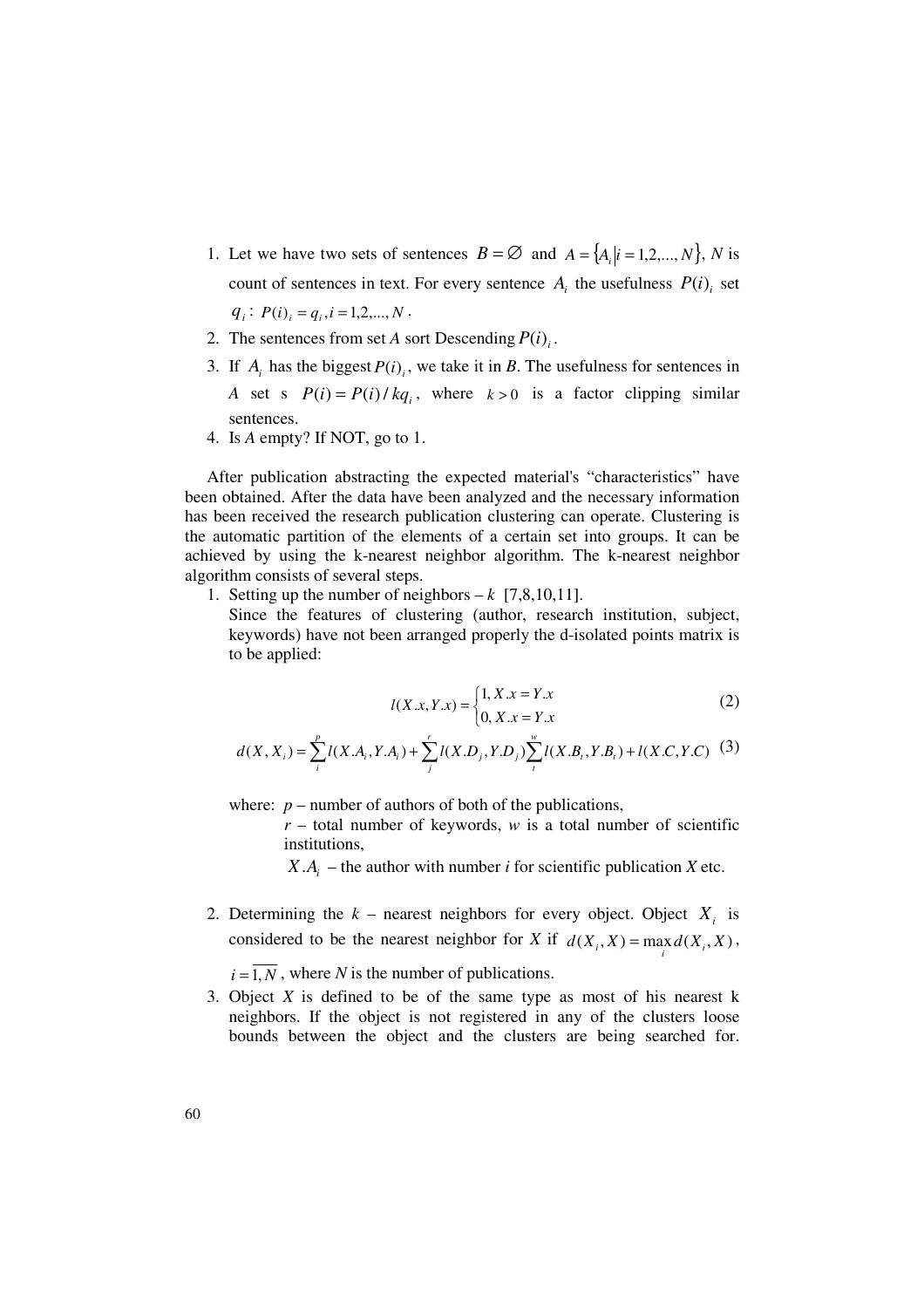If the value of distance between the objects  $X$  and  $X_i$  is smaller than one third of its maximum number they are loosely bound:

$$
d_s(X, X_i) \le \frac{\max d(X, X_i)}{3}
$$
 (4)

Having a loose bound allows to use the common quality definition method in the title of the publication.

Suppose there are certain titles *C1*, *C2*, *C3*. For example:

# *C1 = «Searching and saving information with the help of the web serach engine ». C2 = «Review and saving files in the file System ». C3 = «Searching for information in the World Wide Web».*

Let the titles be divided into 2 parts: right and left using the symmetric division in length. Suppose that the left part is more valuable in terms of its informative importance than the right half. The subjects are to be divided right and left and the common qualities are to be picked out. Words such as «and, so» should be ignored. Words with capital letters should not be ignored because there may be cases of it functioning as abbreviation. In addition the endings of the words should be cut-off. The result is:

> *C1l=C3l=«searching, information», C1l=C2l=«saving»*.

The created between the publications in which more than half of the words in the left column match is called the strong bound. Since *C1l* and *C3l* have 2 common names in their titles there is supposed to be strong relation between the publications *P1* and *P3*. Therefore the titles *C1l* and *C2l* have a loose bound in their titles.

Such bounds between the titles can be applied for additional bound loading between the publications which in its turn may influence the process of decision making which of the existing scientific schools the research publication refers to or if it is to be left for creating a new school.

For estimating of classificator k-*NN* quality there is used indicator of the probability of correct classification:  $TP$  (true positive) – number of documents with true classified, *FP* (false positive) – error of 2 range (count of documents, which are incorrect been in cluster); *FN* (false negative) – error of 1 range (count of documents, which must be in cluster, but they are not here; *TN* (true negative) – count of documents, which not belong to the cluster. Values *TP* and *TN* evaluate by formula: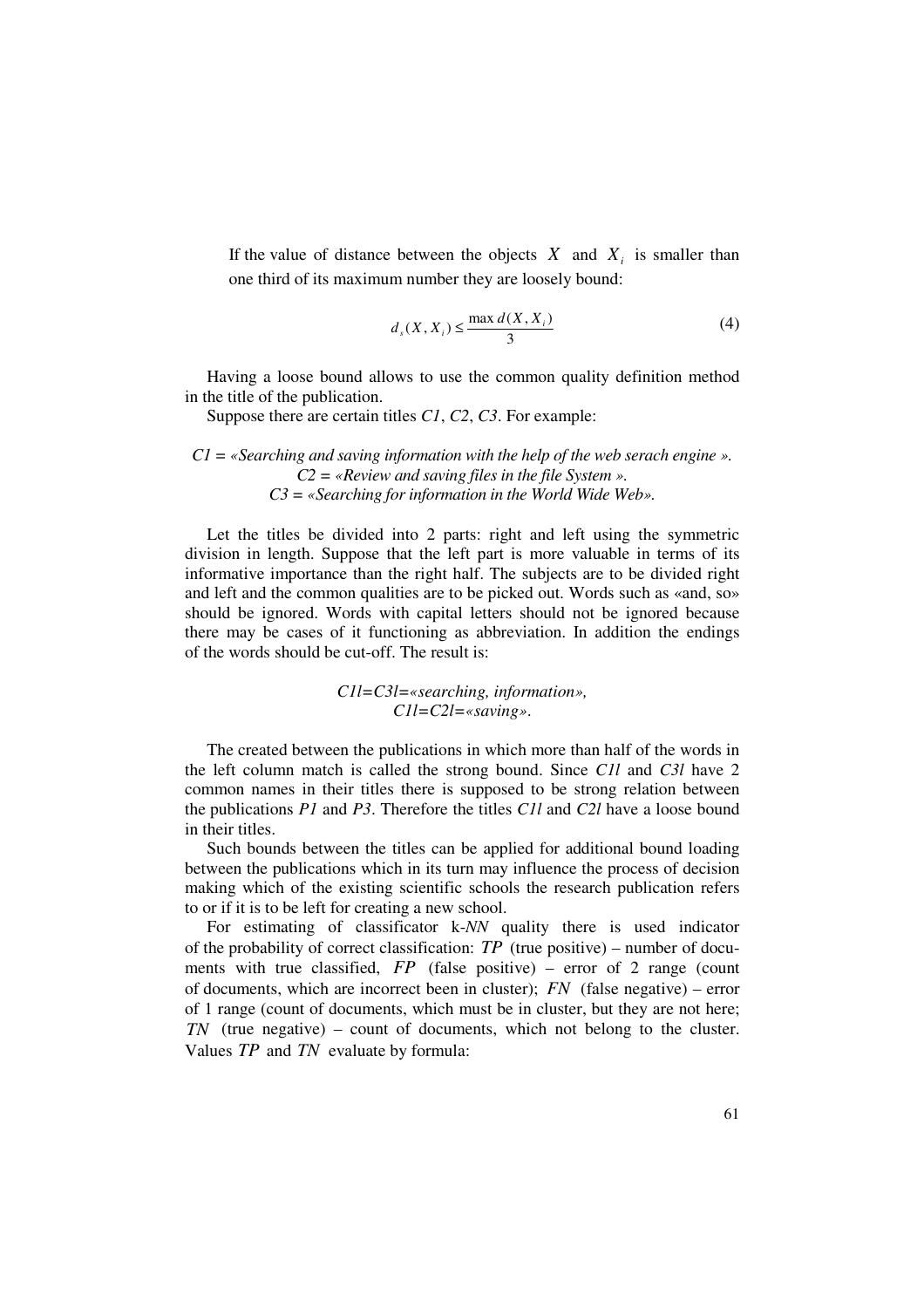$$
TP = Np - FN
$$
  
\n
$$
TN = Nn - FP
$$
\n(5)

where: *Np* – count of documents, which clustered without error and *Nn* is count of documents which clustered with error.

Next we norm values *TN* , *TN* , *FN* , *FP* :

$$
nFN = \frac{FN}{Np} * 100\%; nFP = \frac{FP}{Nn} * 100\%,nTN = \frac{TN}{Nn} * 100\%; nTP = \frac{TP}{Np} * 100\%.
$$
 (6)

Also we estimate the quality of document clustering. We use such metrics:

- Recalc: *rel rel retr D*  $\left| \frac{D_{\textit{rel}} \cap D_{\textit{retr}}}{\sigma} \right|,$ 

- Precision: 
$$
\frac{|D_{rel} \cap D_{retr}|}{|D_{retr}|},
$$

- Fall-out: 
$$
\frac{|D_{\text{nel}} \cap D_{\text{retr}}|}{|D_{\text{nel}}|},
$$

where:  $D_{rel}$  – the set of relevant documents in cluster,

 $D<sub>net</sub>$  – the set of not relevant documents in cluster (error in clusterization),

 $D_{\text{retr}}$  – the set of relevant documents in another clusters.

## **3.2. APPROBATION**

The first stage of implementation is to design a database (DB). At the stage of system analysis we found the essence of which exist in the subject area, and identified their attributes. All entities in varying degrees are reflected in the designed database. Let us describe the purpose of the database relations:

- 1) Sentence contains the information of all sentences in the publication. This entity has the following attributes: SentenceID, WordsWeight (Weight of words), Format (Format), Place (Place), Sum (amount).
- 2) Keywords (Key words) contains all the keywords in the text. This entity has the following attributes: WordID, Word (word), Frequency (Frequency), Place (Place), Format (Format), UserWeight (weight user), Sum (amount).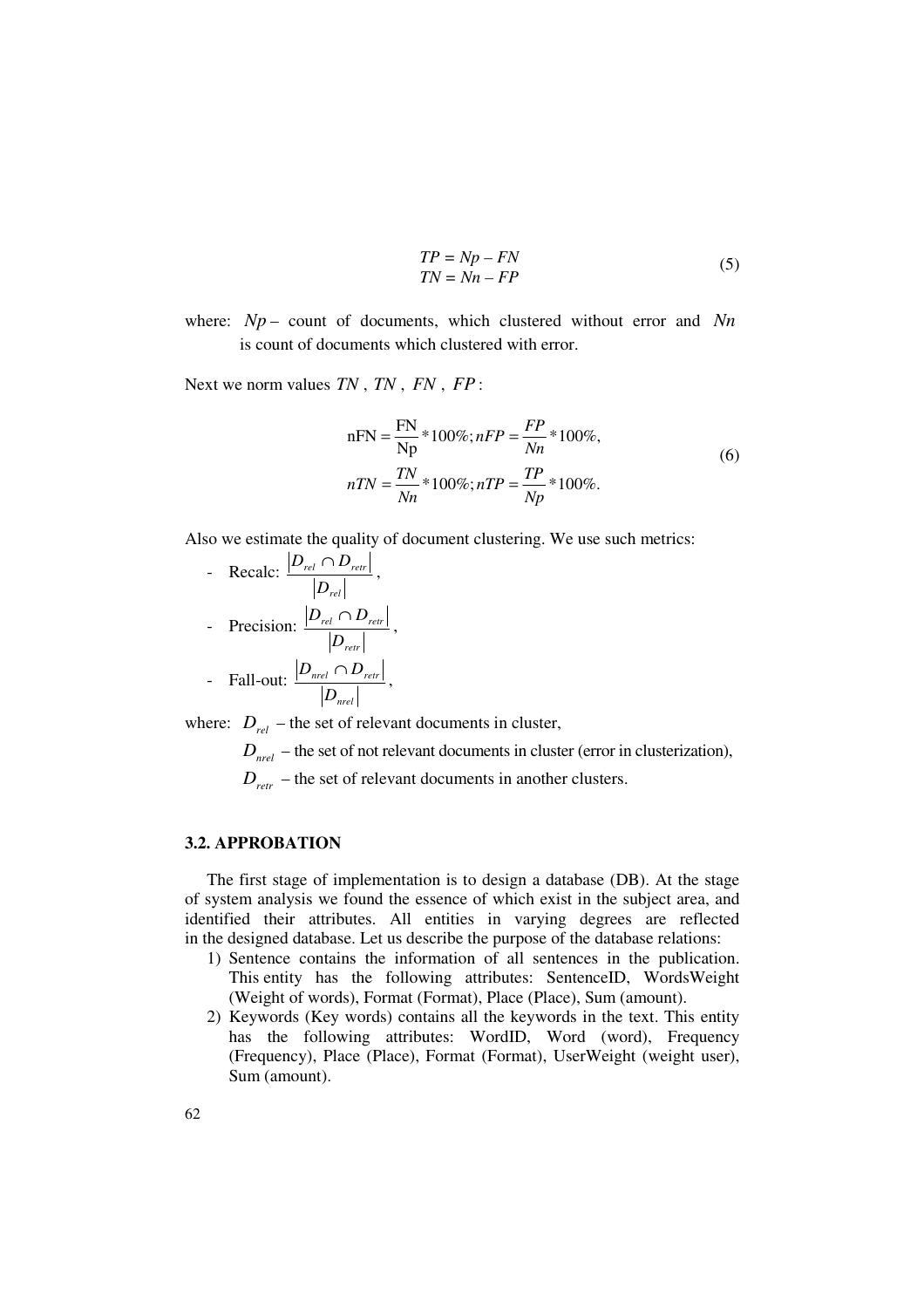3) Words-Sentence contains the relationship between words and sentences in the text. This entity has the following attributes: ID, WordID, SentenceID. Designed database has entity StopWords, which has a purely official character, has the following attributes: ID, Word (fig. 1).



**Fig. 1 The database schema [source: own study]** 

The database is implemented in SQL Server 2005 database that allows you to use a large arsenal of ready-made solutions for data analysis and texts.

To take into account effects associated with differences subjective knowledge receiver and transmitter in communication processes, which are the consequences of different amounts of knowledge in software, there is used thesaurus model that relates the semantic properties of information the user with the ability to perceive information. Updating a document in the system is due to its analysis. As the documents differ both in format and content, it provides the ability to replenish empowerment for disassembly. In module structuring documents transmitted there are tape that indicates the address of the file. Depending on where the file is, it can be a path to a file on the local disk or URL on the Internet. To describe the metadata is recommended to apply a basic set of elements of Dublin Core. The concept of metadata is used in many communities, including governments, libraries, educational institutions and commercial companies. So, it will be easier to integrate the system with other. This document is of a hierarchical structure that contains metadata for all sections regardless of the depth of nesting and all resources such as images and tables.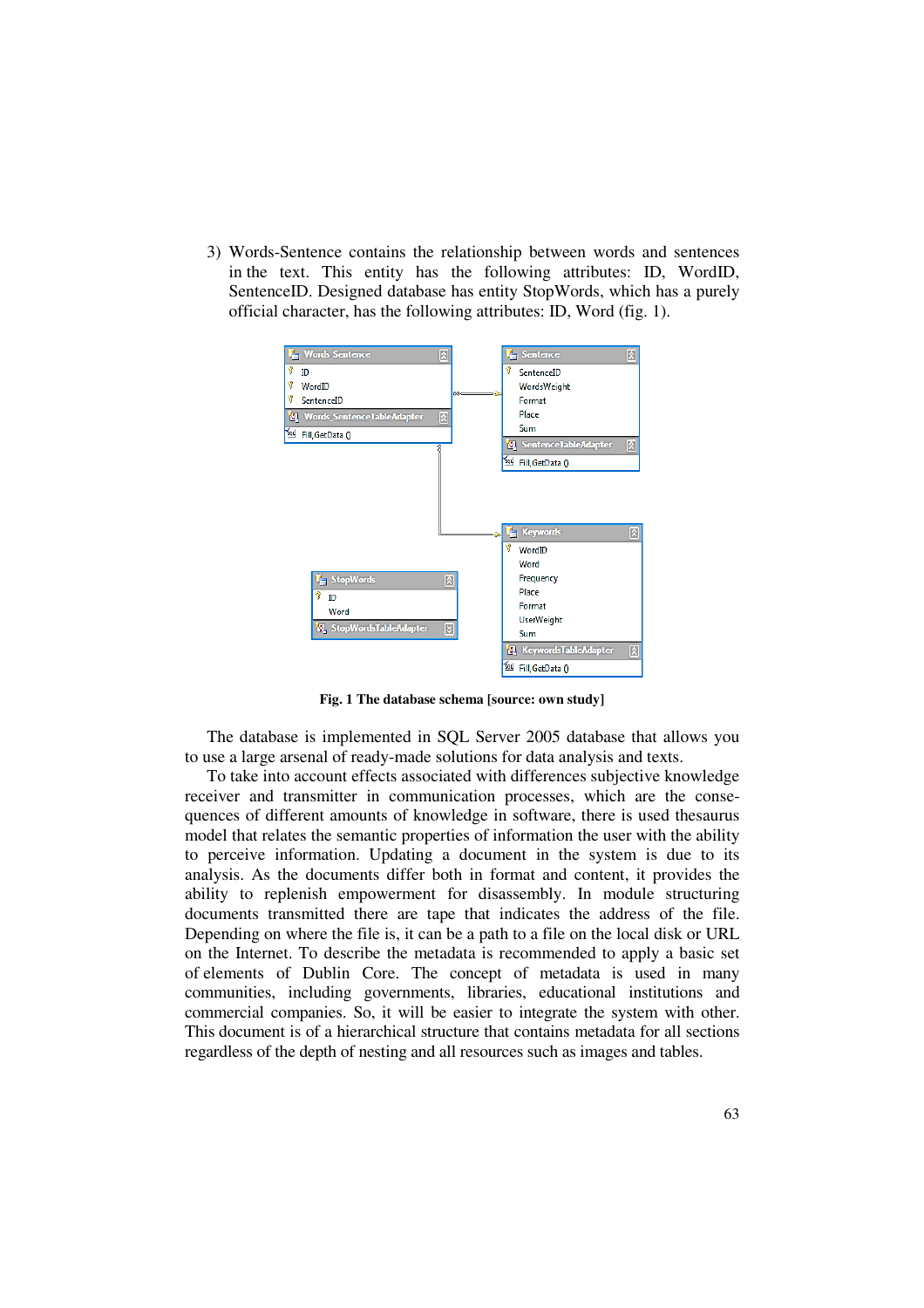For approbation we analyzed 208 scientific publications and have result of publication clustering (table 1).

| <b>Relation database</b>                        | Count |
|-------------------------------------------------|-------|
| Lviv Politechnic National University            | 42    |
| Kharkiv national university of radioelectronics | 42    |
| <b>Ternopil State University</b>                | 27    |
| Cloud computing                                 |       |
|                                                 | Count |
| National Technical University of Ukraine: KPI   | 45    |
| National Aerospace University                   | 32    |

**Tab. 1. Result of publication clustering** 

The interface of developed system is given belong.



**Fig. 2. Result of clustering [source: own study]** 

There is presented the result of scientific school clustering. In the first window the list of publications is given. After that we can see 3 schools consists of publications with similar keyword.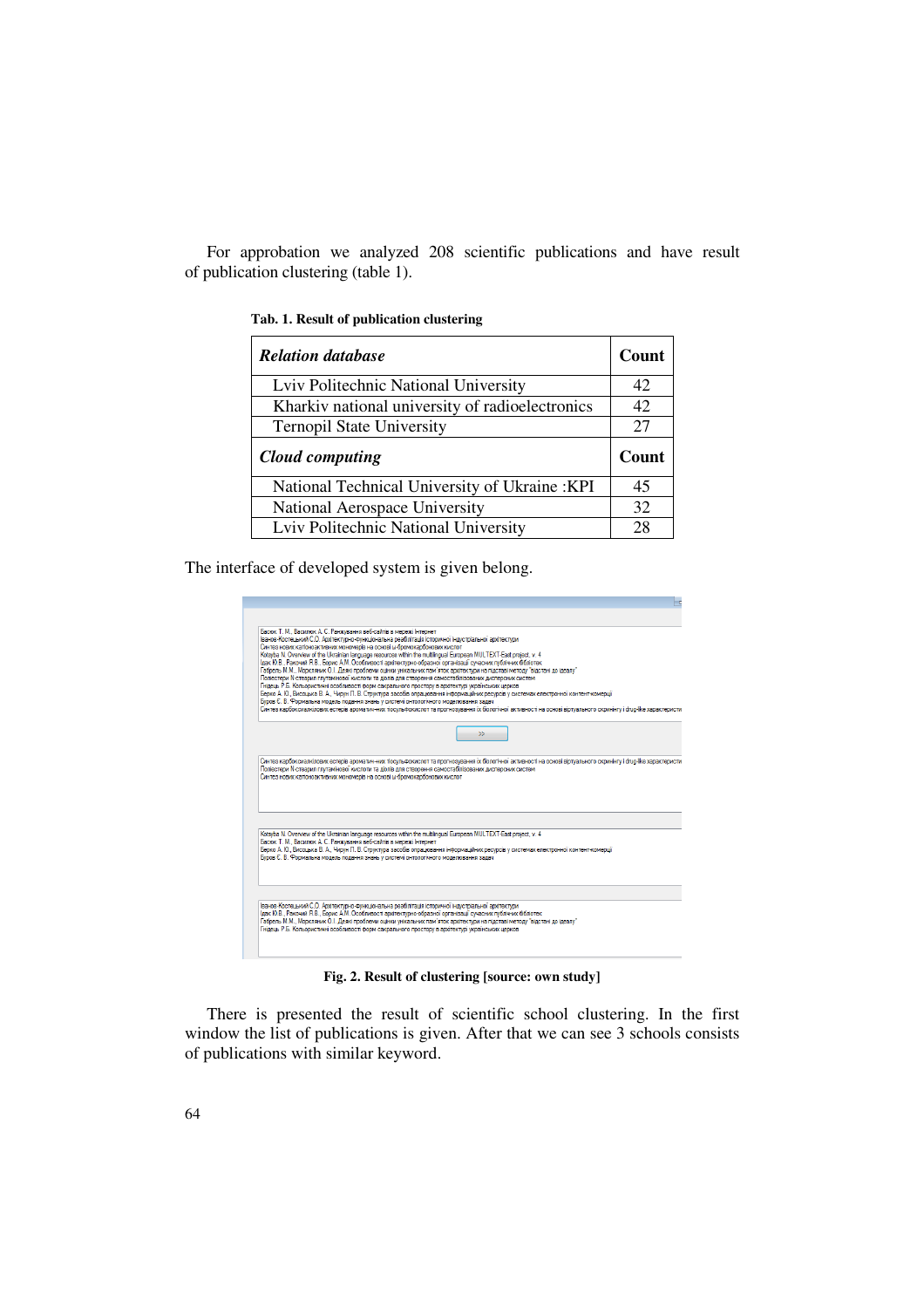#### **4. CONCLUSIONS**

In this paper the method of research publications elements analysis that is determining common qualities of research publications and their clustering as an instrument of selecting and sorting out the information about research schools has been introduced. Depending on where the file is, it can be a path to a file on the local disk or URL on the Internet. There is described the method, which analyses the document. Clustering is used to sort out the information about scientific schools. The method of finding the bound between the research publication and the research school it refers to has been developed.

The document consists of name, keywords, author, main part, literature. Defining elements of the document is based on the allocation of such features text: location in the document; location of a paragraph; type of writing; character recognition. The sum of the individual weights of words and sentences tend to be determined after further modification according to specific settings associated with each weight, gives the total weight of the sentence. The sum of individual weights are usually determined after further modifications according to specific configuration parameters associated with each weight, gives the total weight of the entire block of text.

The algorithm to create a database publishing features is introduced. The architecture of scientific school forming system is described. In this paper there is described the purpose of the database relations. The database is implemented in SQL Server 2005. The business-part of the analyzer for data retrieval and for data finding is described.

Our experimental results demonstrate the efficiency of the proposed algorithm.

#### **REFERENCES**

- [1] BRANDOW R., MITZE K., AND RAU L. F.: *Automatic condensation of electronic publications by sentence selection.* Information Processing and Management, 31 (5), 1995, pp. 675-685.
- [2] SOLTON J*.*: *Dynamic library information systems.* М: the World, 1979.
- [3] SHAKHOVSKA N., NOHA R.: *One method of analysis of research publications' elements*. MEST Journal, 15 01, 2(1), 2014, pp. 94-102*.*
- [4] SALTON G. et al.: *Automatic Text Structuring and Summarization.* Information Processing & Management, vol. 33, no. 2, 1997, pp.193-207.
- [5] RADEV D. R., MCKEOWN K. R.: *Generating Natural Language Summaries from Multiple Online Sources.* Computational Linguistics, vol. 24, no. 3, 1998, pp. 469-500.
- [6] CARBONELL J.G., GOLDSTEIN J. G.: *The Use of MMR, Diversity-Based Reranking for Reordering Documents and Producing Summaries.* Proc. 21st Int'l ACM SIGIR Conf. Research and Development in Information Retrieval, ACM Press, New York, 1998, pp. 335-336.
- [7] SHI ZHONG: *Efficient Online Spherical K-means Clustering.* Proc. IEEE Int. Joint Conf. Neural Networks (IJCNN 2005)*,* Montreal, Canada, 2005, pp. 3180-3185.